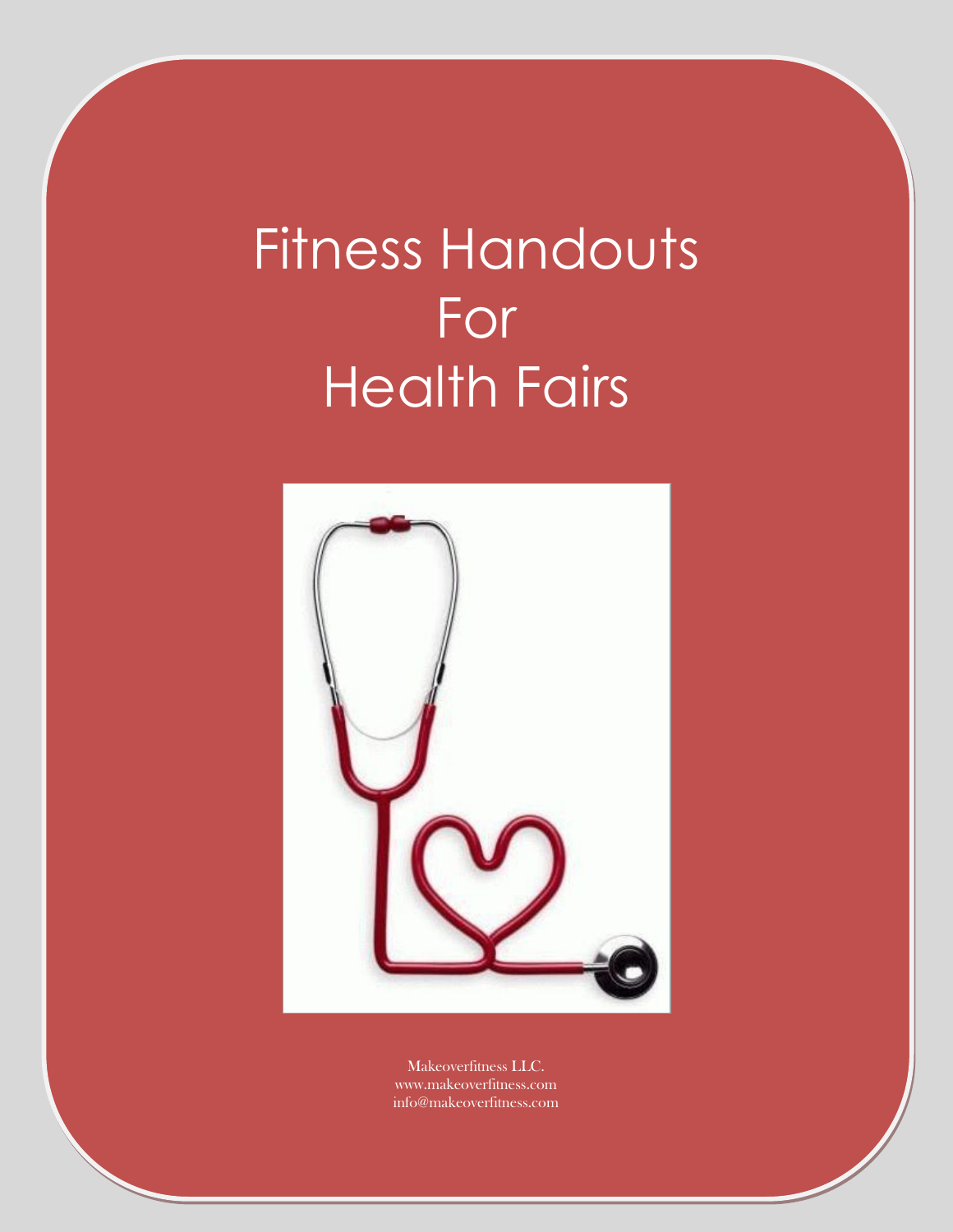| Exercise Log    |  |                            |  |                                        |                                        |  |                                                 |                                                  |                                                   |
|-----------------|--|----------------------------|--|----------------------------------------|----------------------------------------|--|-------------------------------------------------|--------------------------------------------------|---------------------------------------------------|
| <b>EXERCISE</b> |  | SET1<br><b>WEIGHT/REPS</b> |  | SET <sub>2</sub><br><b>WEIGHT/REPS</b> | SET <sub>3</sub><br><b>WEIGHT/REPS</b> |  | <b>REST</b><br>(SECS<br><b>BETWEEN</b><br>SETS) | <b>TIME</b><br><b>CARDIO</b><br><b>EXERCISES</b> | <b>LEVEL</b><br><b>CARDIO</b><br><b>EXERCISES</b> |
|                 |  |                            |  |                                        |                                        |  |                                                 |                                                  |                                                   |
|                 |  |                            |  |                                        |                                        |  |                                                 |                                                  |                                                   |
|                 |  |                            |  |                                        |                                        |  |                                                 |                                                  |                                                   |
|                 |  |                            |  |                                        |                                        |  |                                                 |                                                  |                                                   |
|                 |  |                            |  |                                        |                                        |  |                                                 |                                                  |                                                   |
|                 |  |                            |  |                                        |                                        |  |                                                 |                                                  |                                                   |
|                 |  |                            |  |                                        |                                        |  |                                                 |                                                  |                                                   |
|                 |  |                            |  |                                        |                                        |  |                                                 |                                                  |                                                   |
|                 |  |                            |  |                                        |                                        |  |                                                 |                                                  |                                                   |
|                 |  |                            |  |                                        |                                        |  |                                                 |                                                  |                                                   |

| Food Consumption Log |             |                |               |                |             |            |                                    |  |
|----------------------|-------------|----------------|---------------|----------------|-------------|------------|------------------------------------|--|
| <b>MEAL</b>          | <b>FOOD</b> | <b>CALORIE</b> | <b>AMOUNT</b> | <b>PROTEIN</b> | <b>CARB</b> | <b>FAT</b> | <b>BEVERAGES/</b><br><b>AMOUNT</b> |  |
| <b>BREAKFAST</b>     |             |                |               |                |             |            |                                    |  |
| SNACK(1)             |             |                |               |                |             |            |                                    |  |
| <b>LUNCH</b>         |             |                |               |                |             |            |                                    |  |
| SNACK(2)             |             |                |               |                |             |            |                                    |  |
| <b>DINNER</b>        |             |                |               |                |             |            |                                    |  |
| SNACK(3)             |             |                |               |                |             |            |                                    |  |

| <b>MEASUREMENTS</b> | <b>ICHEST</b> | <b>ARMS</b> | <b>WAIST</b> | <b>HIPS</b> | <b>THIGHS</b> | <b>CALVES</b> | <b>BODY</b><br>FAT % |
|---------------------|---------------|-------------|--------------|-------------|---------------|---------------|----------------------|
|                     |               |             |              |             |               |               |                      |

Name:\_\_\_\_\_\_\_\_\_\_\_\_\_\_\_\_\_\_\_\_\_\_\_\_\_\_\_\_\_\_\_\_\_\_\_\_ Date:\_\_\_\_\_/\_\_\_\_\_\_\_\_/\_\_\_\_\_\_\_\_\_ Time:\_\_\_\_\_\_\_\_\_\_\_\_\_\_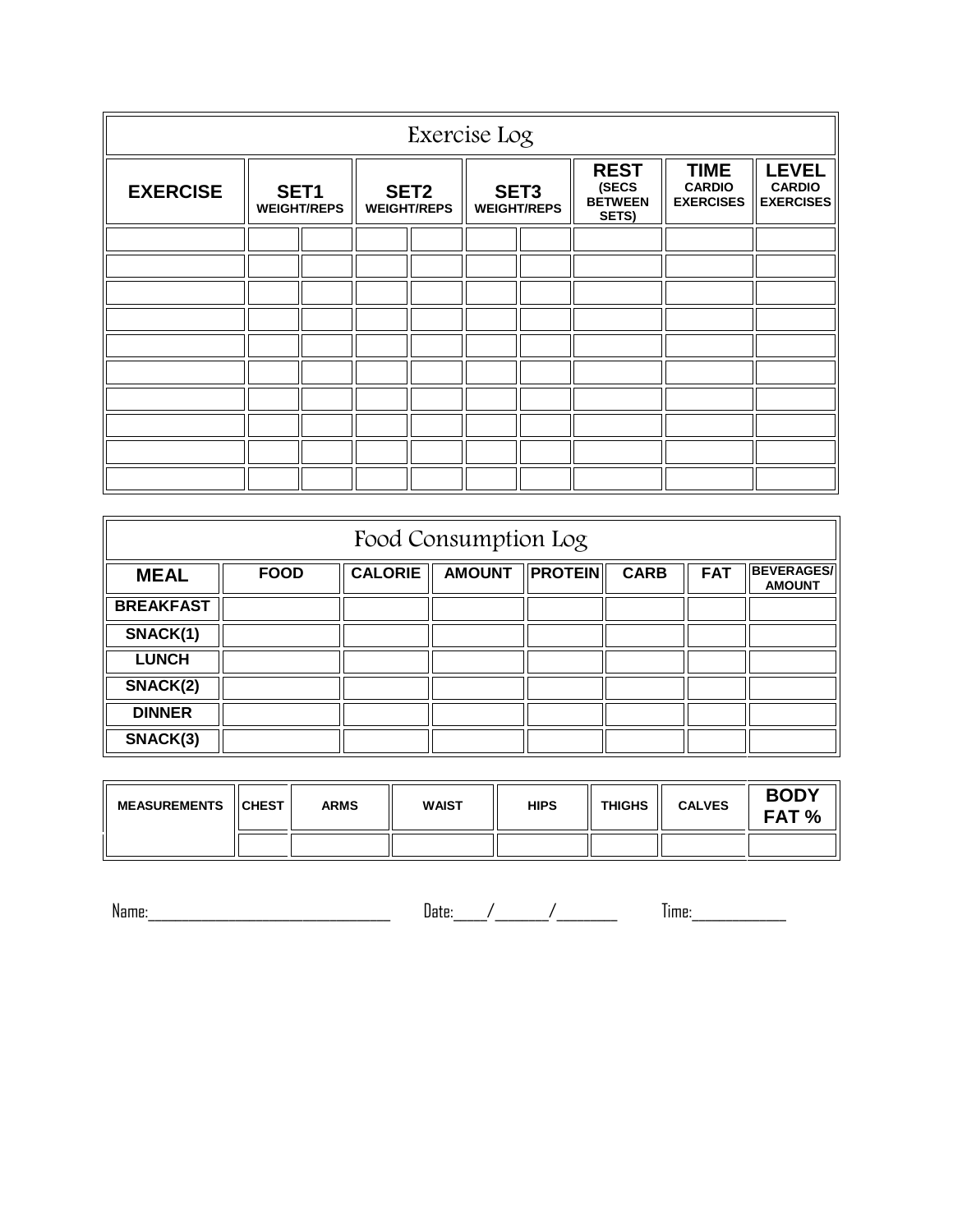| <b>Daily Nutrition Journal</b> |      |                               |                 |                         |                           |     |  |  |
|--------------------------------|------|-------------------------------|-----------------|-------------------------|---------------------------|-----|--|--|
|                                | Food | <b>Serving</b><br><b>Size</b> | <b>Calories</b> | <b>Carbs</b><br>(grams) | <b>Protein</b><br>(grams) | Fat |  |  |
| Meal 1                         |      |                               |                 |                         |                           |     |  |  |
| Meal 2                         |      |                               |                 |                         |                           |     |  |  |
| Meal 3                         |      |                               |                 |                         |                           |     |  |  |
| Meal 4                         |      |                               |                 |                         |                           |     |  |  |
| Meal 5                         |      |                               |                 |                         |                           |     |  |  |
| Meal 6                         |      |                               |                 |                         |                           |     |  |  |
| <b>Total</b>                   |      |                               |                 |                         |                           |     |  |  |

Name:\_\_\_\_\_\_\_\_\_\_\_\_\_\_\_\_\_\_\_\_\_\_\_\_\_\_\_\_\_\_\_\_\_\_\_ Date:\_\_\_\_\_\_/\_\_\_\_\_\_/\_\_\_\_\_\_\_ Time:\_\_\_\_\_\_\_\_\_\_\_\_\_\_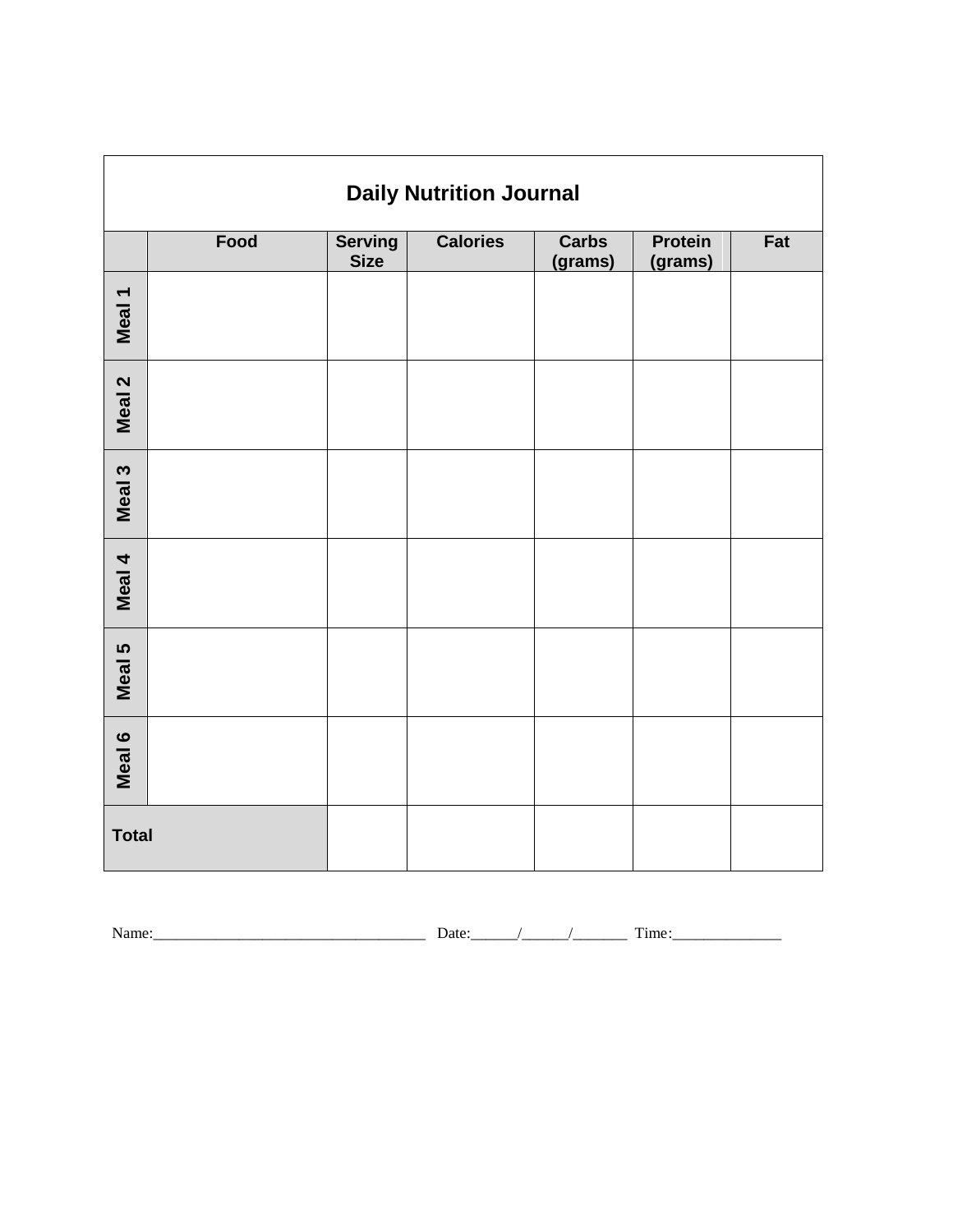## Monthly Workout Calendar

| <b>Sunday</b>      | <b>Monday</b>     | <b>Tuesday</b>    | Wednesday          | <b>Thursday</b>   | <b>Friday</b>     | <b>Saturday</b>                                                                                           |
|--------------------|-------------------|-------------------|--------------------|-------------------|-------------------|-----------------------------------------------------------------------------------------------------------|
| Workout/Exercise   | Workout/Exercise  | Workout/Exercise  | Workout/Exercise   | Workout/Exercise  | Workout/Exercise  | Workout/Exercise                                                                                          |
|                    |                   |                   |                    |                   |                   |                                                                                                           |
| Date:___________   | Date:___________  | Date:___________  | Date:_____________ | Date:____________ | Date:___________  | Date:___________                                                                                          |
| Workout/Exercise   | Workout/Exercise  | Workout/Exercise  | Workout/Exercise   | Workout/Exercise  | Workout/Exercise  | Workout/Exercise                                                                                          |
|                    |                   |                   |                    |                   |                   |                                                                                                           |
| Date:___________   | Date:____________ | Date:___________  | Date:____________  | Date:____________ | Date:___________  | Date:___________                                                                                          |
| Workout/Exercise   | Workout/Exercise  | Workout/Exercise  | Workout/Exercise   | Workout/Exercise  | Workout/Exercise  | Workout/Exercise                                                                                          |
|                    |                   |                   |                    |                   |                   |                                                                                                           |
| Date:___________   | Date:___________  | Date:___________  | Date:____________  | Date:___________  | Date:____________ | Date:___________                                                                                          |
| Workout/Exercise   | Workout/Exercise  | Workout/Exercise  | Workout/Exercise   | Workout/Exercise  | Workout/Exercise  | Workout/Exercise                                                                                          |
|                    |                   |                   |                    |                   |                   |                                                                                                           |
| Date:___________   | Date:___________  | Date:___________  | Date:___________   | Date:___________  | Date:____________ |                                                                                                           |
| Workout/Exercise   | Workout/Exercise  | Workout/Exercise  | Workout/Exercise   | Workout/Exercise  | Workout/Exercise  | Workout/Exercise                                                                                          |
|                    |                   |                   |                    |                   |                   |                                                                                                           |
|                    |                   |                   |                    |                   |                   |                                                                                                           |
| Date: <b>Date:</b> | Date:___________  | Date:____________ | Date:____________  | Date:__________   | Date:___________  | Date: <u>Date: Date: Date: Date: Date: Date: Date: Date: Date: Date: Date: Date: Date: Date: Date: Da</u> |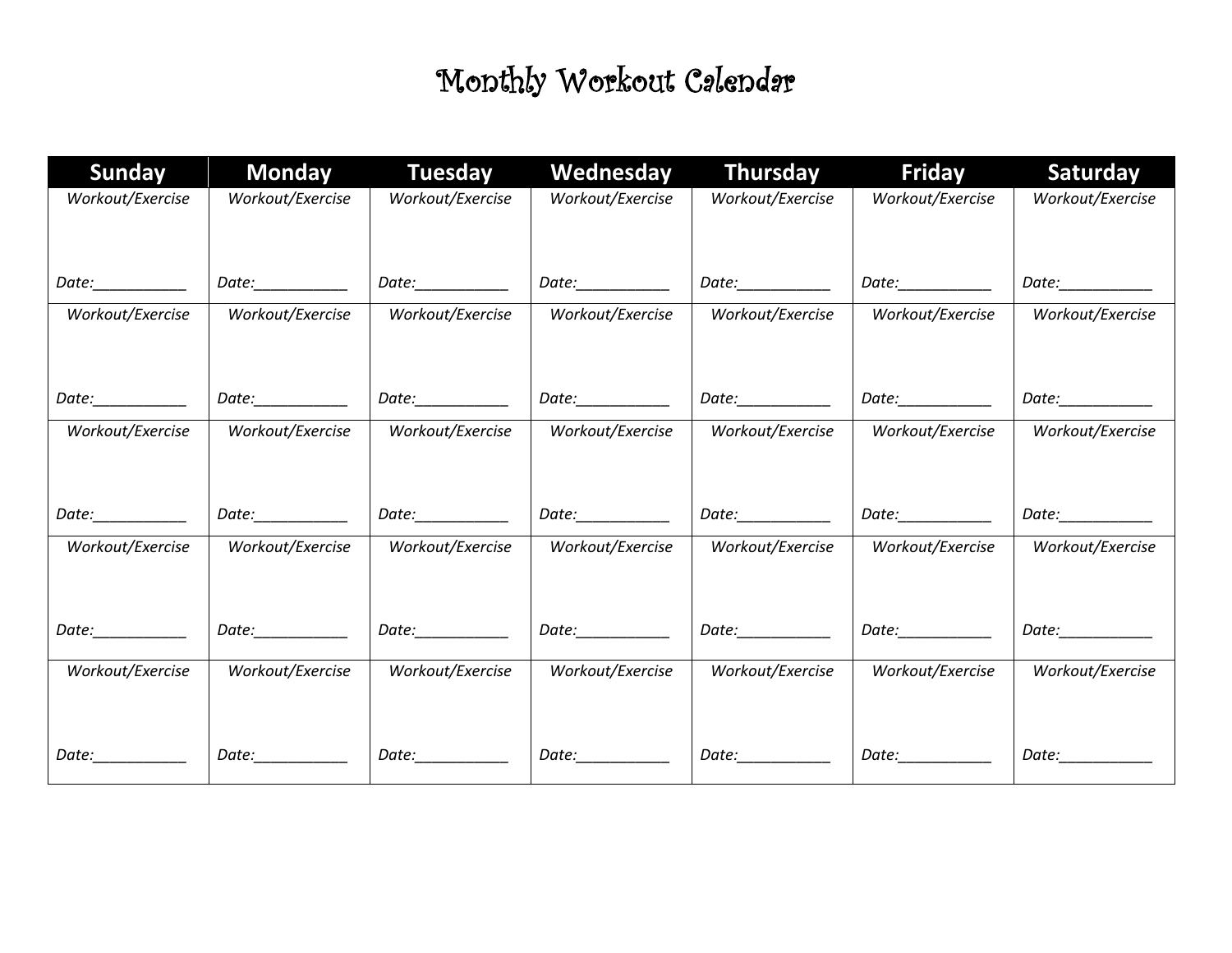## **Walking Log Sheet**

| <b>Date</b> | <b>Describe your Route</b> | <b>Time</b> | <b>Distance</b> |
|-------------|----------------------------|-------------|-----------------|
|             |                            |             |                 |
|             |                            |             |                 |
|             |                            |             |                 |
|             |                            |             |                 |
|             |                            |             |                 |
|             |                            |             |                 |
|             |                            |             |                 |
|             | <b>Total for Week 1</b>    |             |                 |
|             |                            |             |                 |
| <b>Date</b> | <b>Describe your Route</b> | <b>Time</b> | <b>Distance</b> |
|             |                            |             |                 |
|             |                            |             |                 |
|             |                            |             |                 |
|             |                            |             |                 |
|             |                            |             |                 |
|             |                            |             |                 |
|             |                            |             |                 |